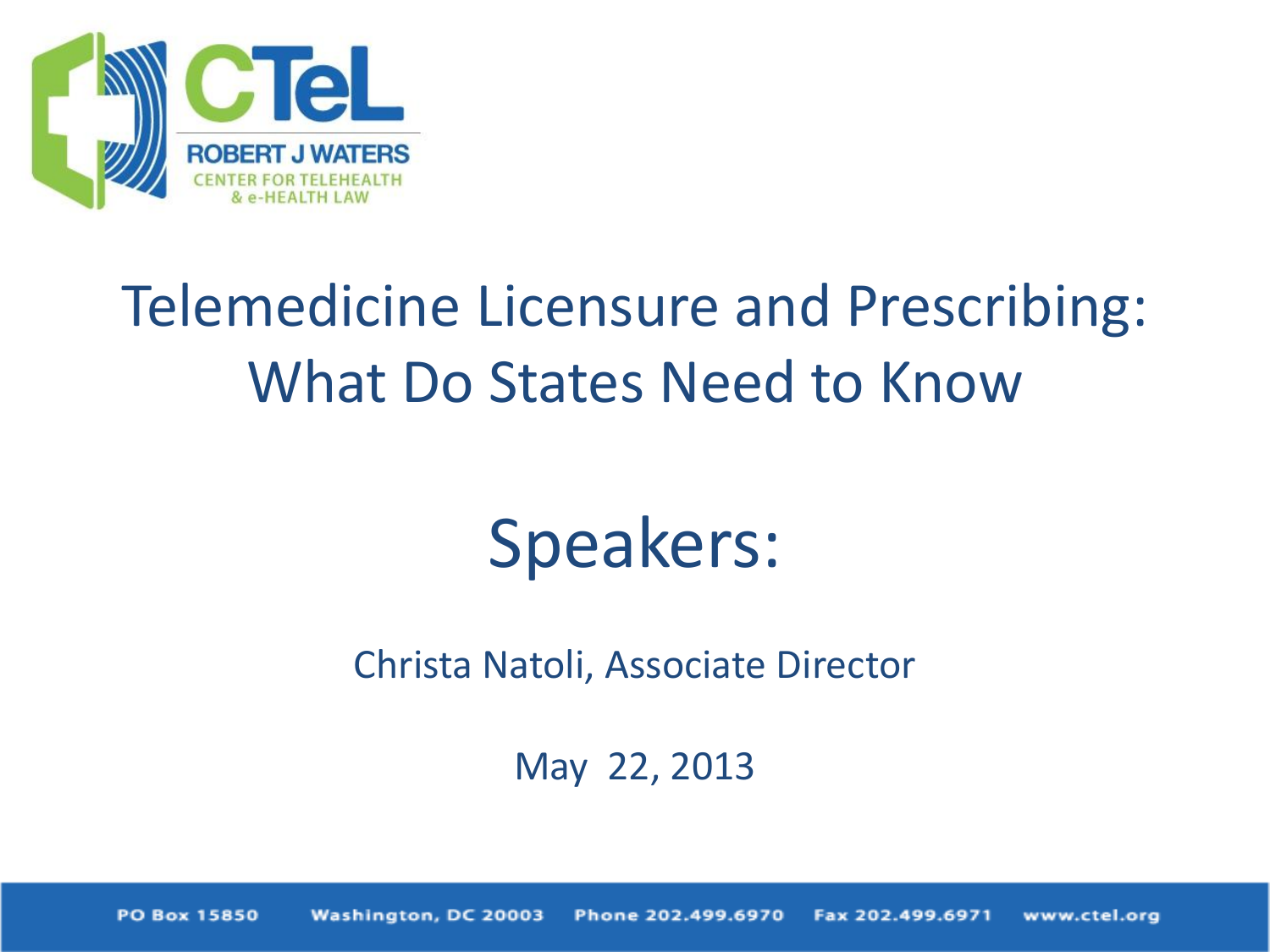



- CTeL was founded in 1995 to focus research and information on the legal and regulatory barriers impacting telehealth and related e-health services at both the Federal and state levels.
- CTeL, formerly known as the Center for Telemedicine Law, was created under the vision and leadership of:
	- Mayo Foundation
	- Cleveland Clinic
	- Midwest Rural Telemedicine Consortium
	- Texas Children's Hospital
	- Robert J. Waters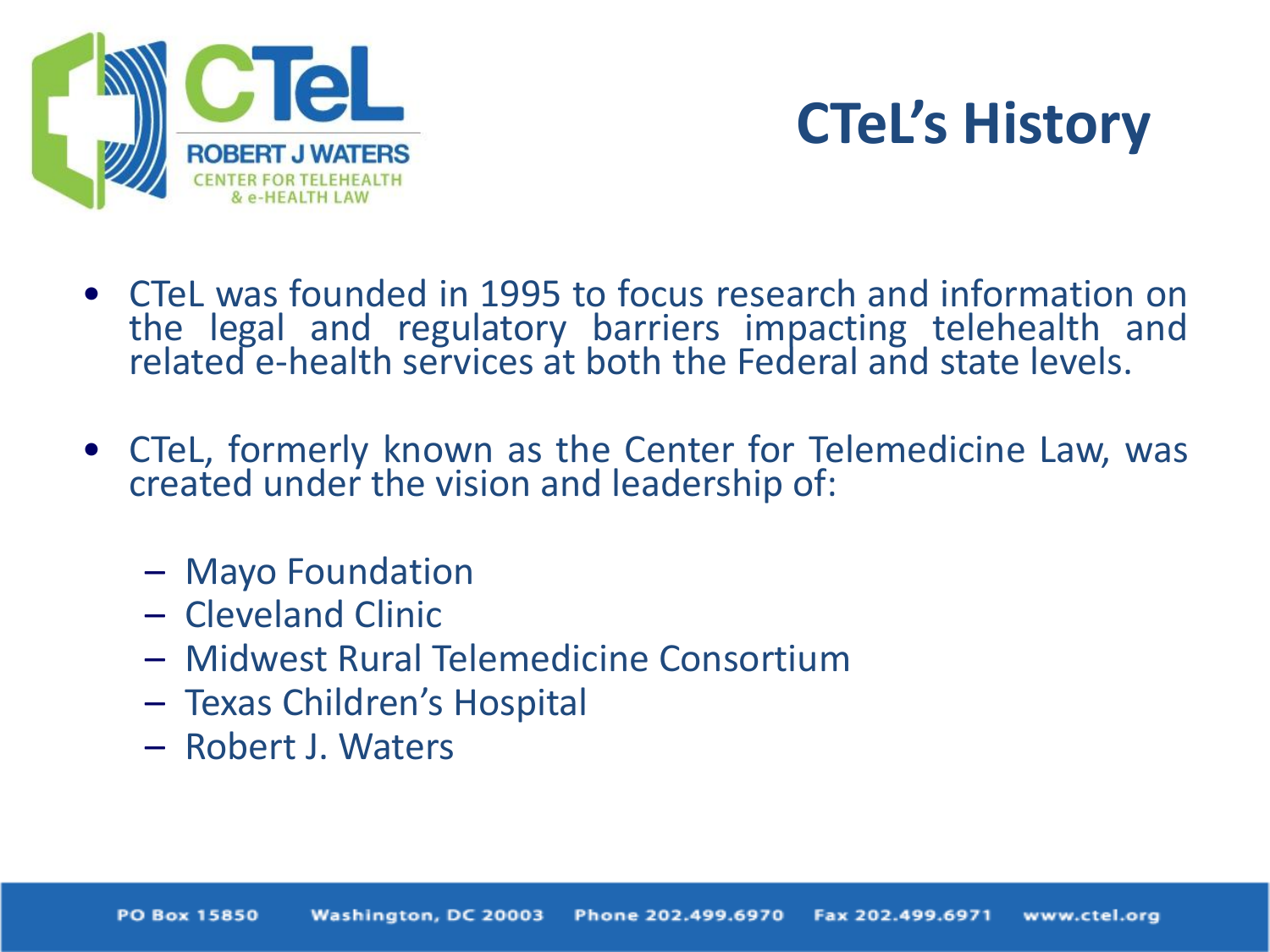

#### **CTeL's Founder - Robert J. Waters, Esq.**

- Bob " the father of telemedicine and e-Health law."
- The Founder of the modern-day telemedicine movement.
- He was an attorney by trade and telemedicine enthusiast and advocate.
- Mentored young attorneys in telemedicine & e-Health law; started CTeL Legal Fellowship Program.
- CTeL was renamed the Robert J. Waters Center for Telehealth & e-Health in 2011.

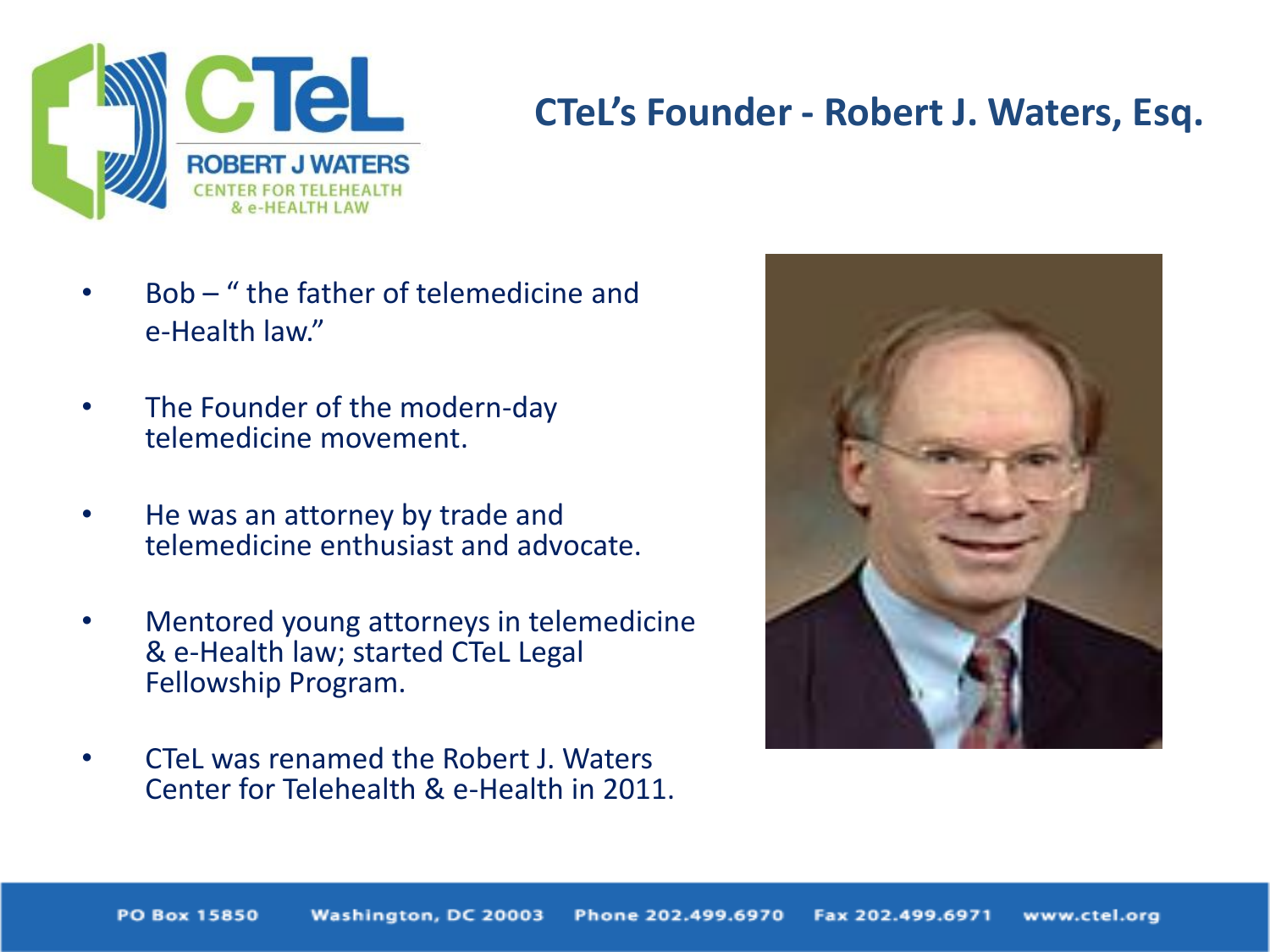

# **CTeL's Expertise**

- Practitioner Licensure **Requirements**
- Telehealth Credentialing and Privileging Process
- Telemedicine and Internet Prescribing
- Medicare, Medicaid, and Private Payer Reimbursement
- **HIPAA Privacy Compliance**
- Referral restrictions and anti-kickback statutes
- International and Maritime Law
- Industrial telemedicine
- FDA Laws and **Telemedicine**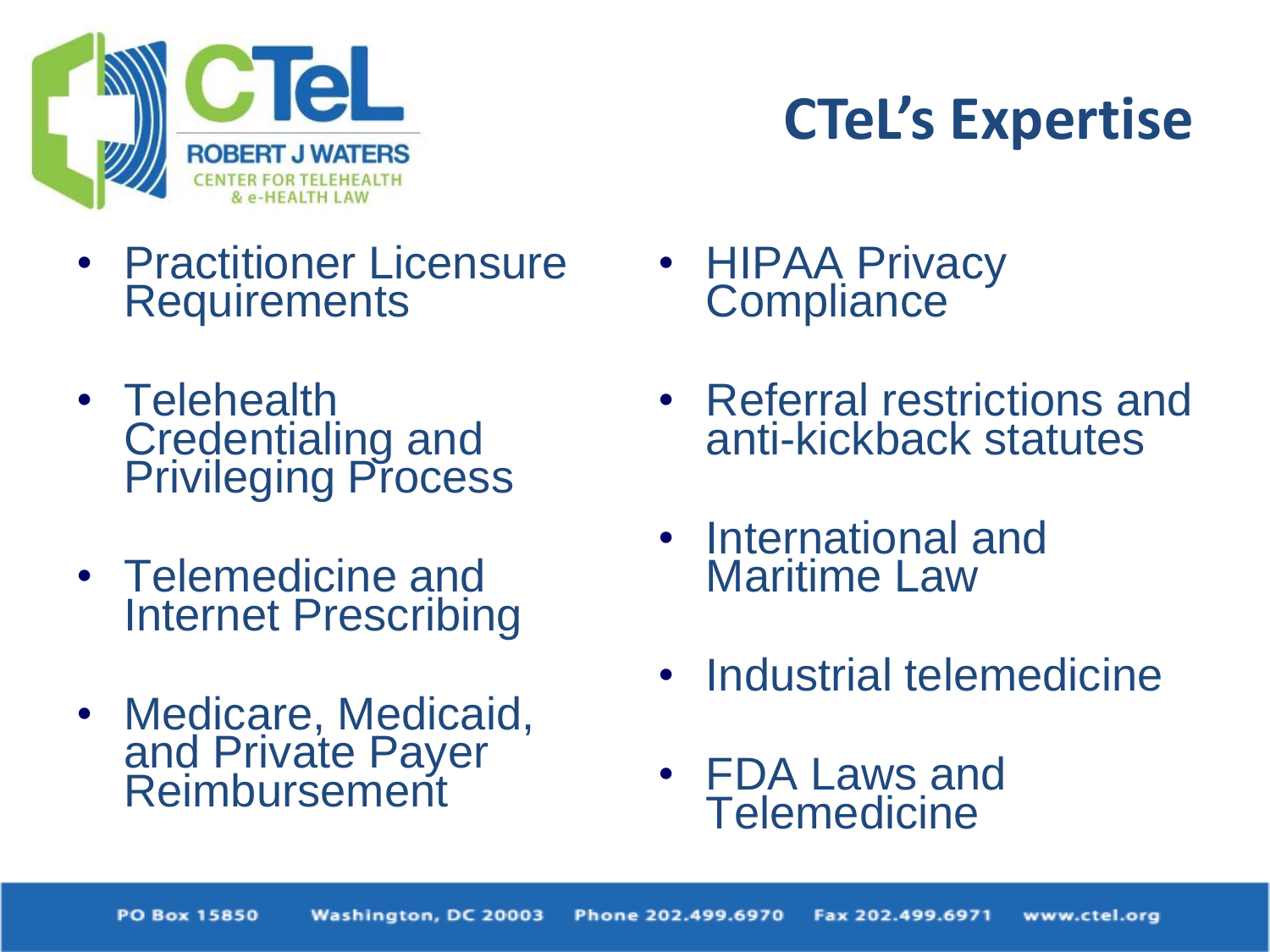

### **Objectives**

- Review legal and regulatory issues facing telehealth practitioners:
	- Licensure
	- –Prescribing of medication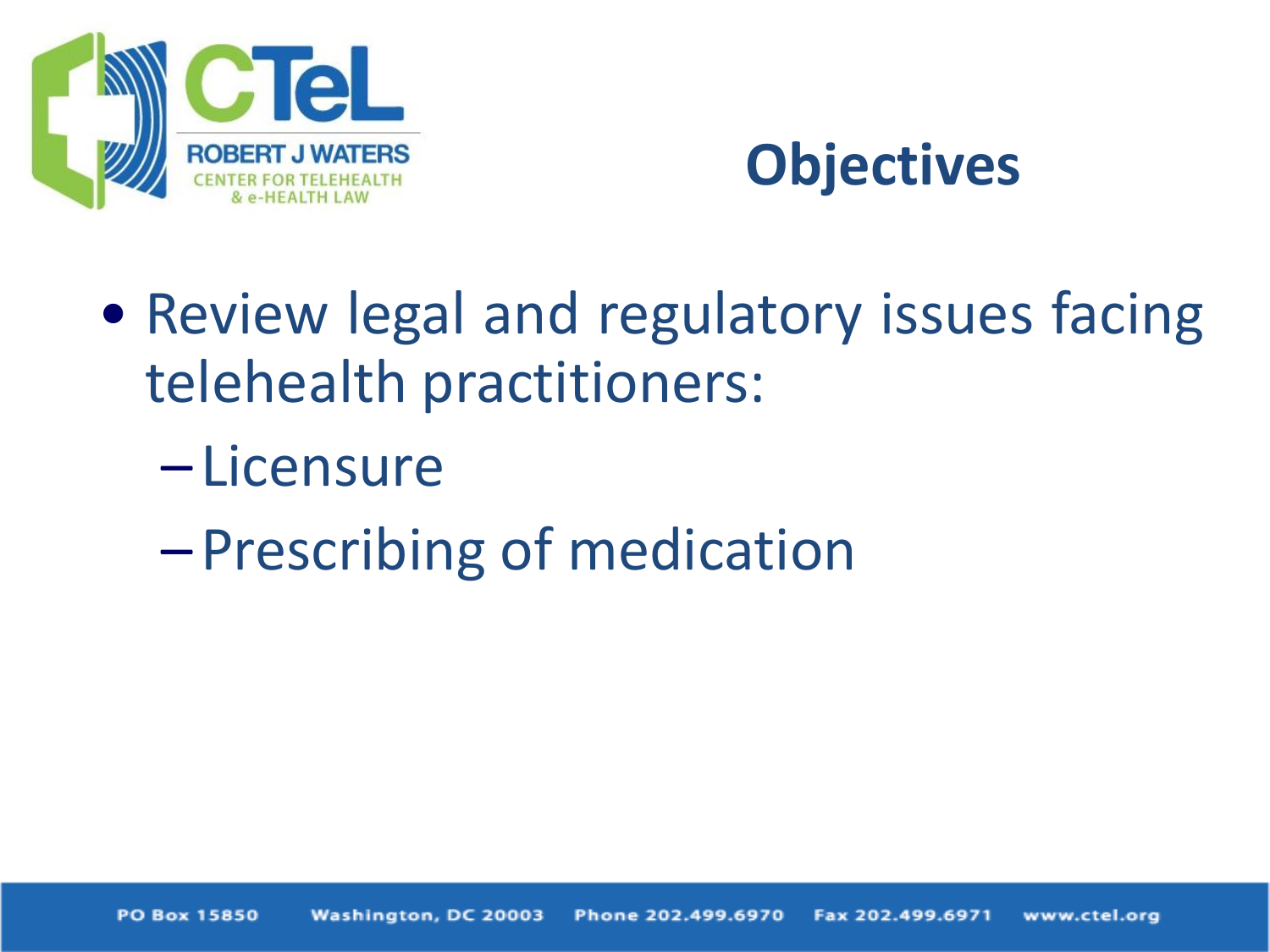

## **Licensure for Telehealth**

- Where is the patient located?
- Telehealth practitioners must meet licensing requirements in the state in which they provide services—where the patient is located.
- Licensure requirements are different in each state.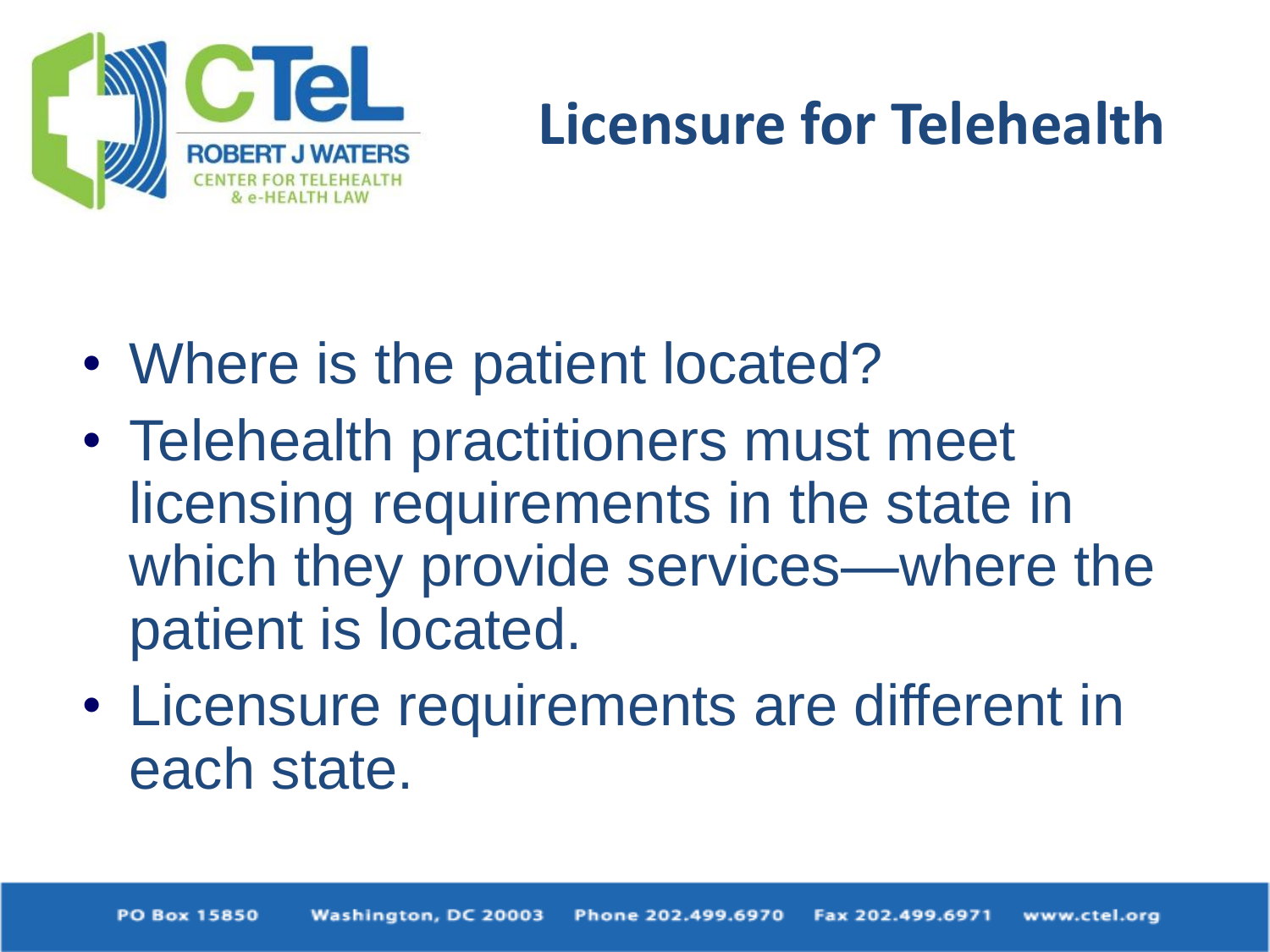

# **Physician Licensure**

- 36 States require full medical licensure.
- 9 States have a telemedicine or special licensure process.
- 43 States require licensure in another locality in order to practice across state lines.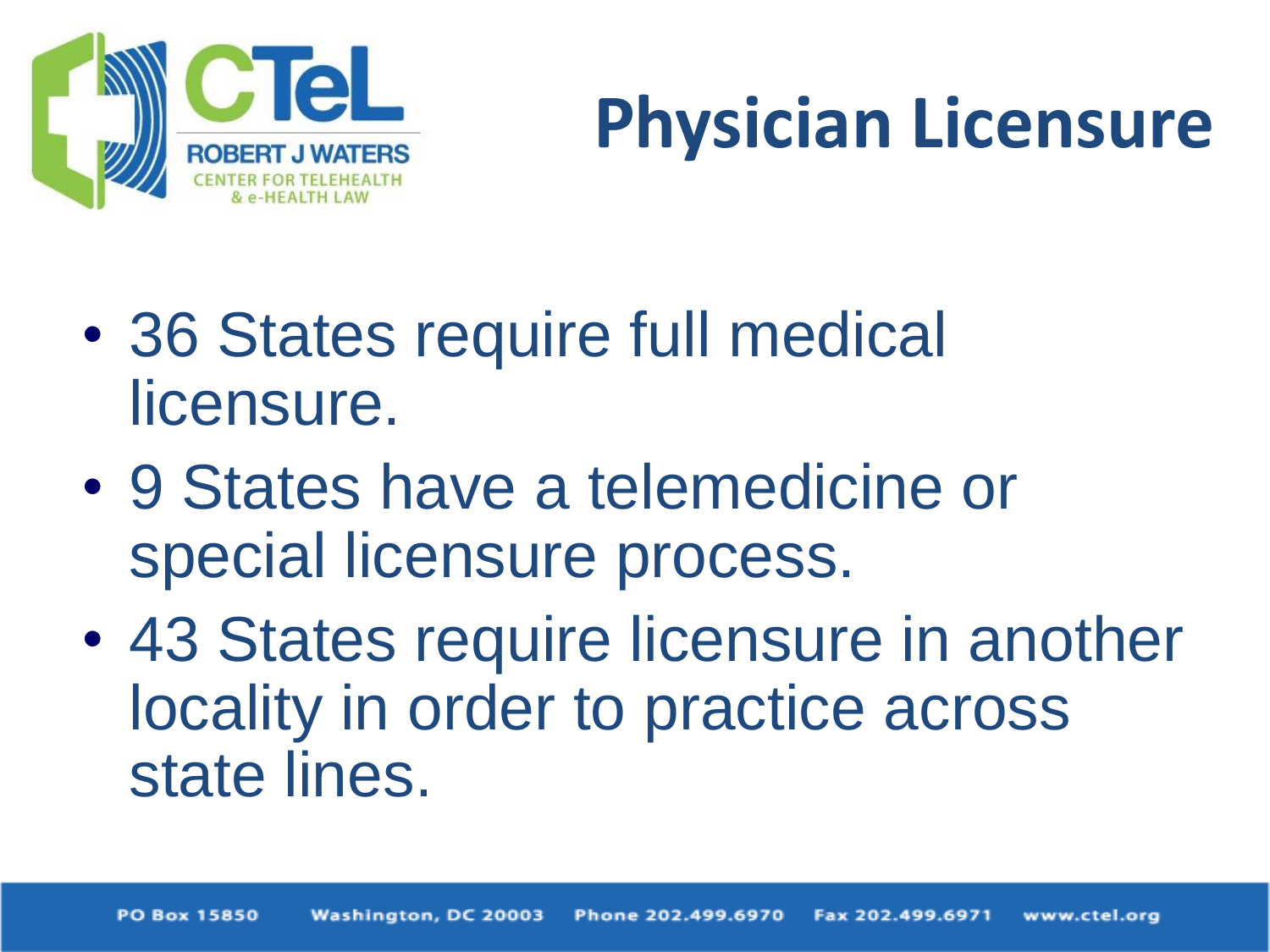

# **Licensure: Exceptions**

- Physician to physician consultation
- Resident in training
- Border states
- U.S. Military/VA physicians
- Public health services
- Medical emergencies/natural disasters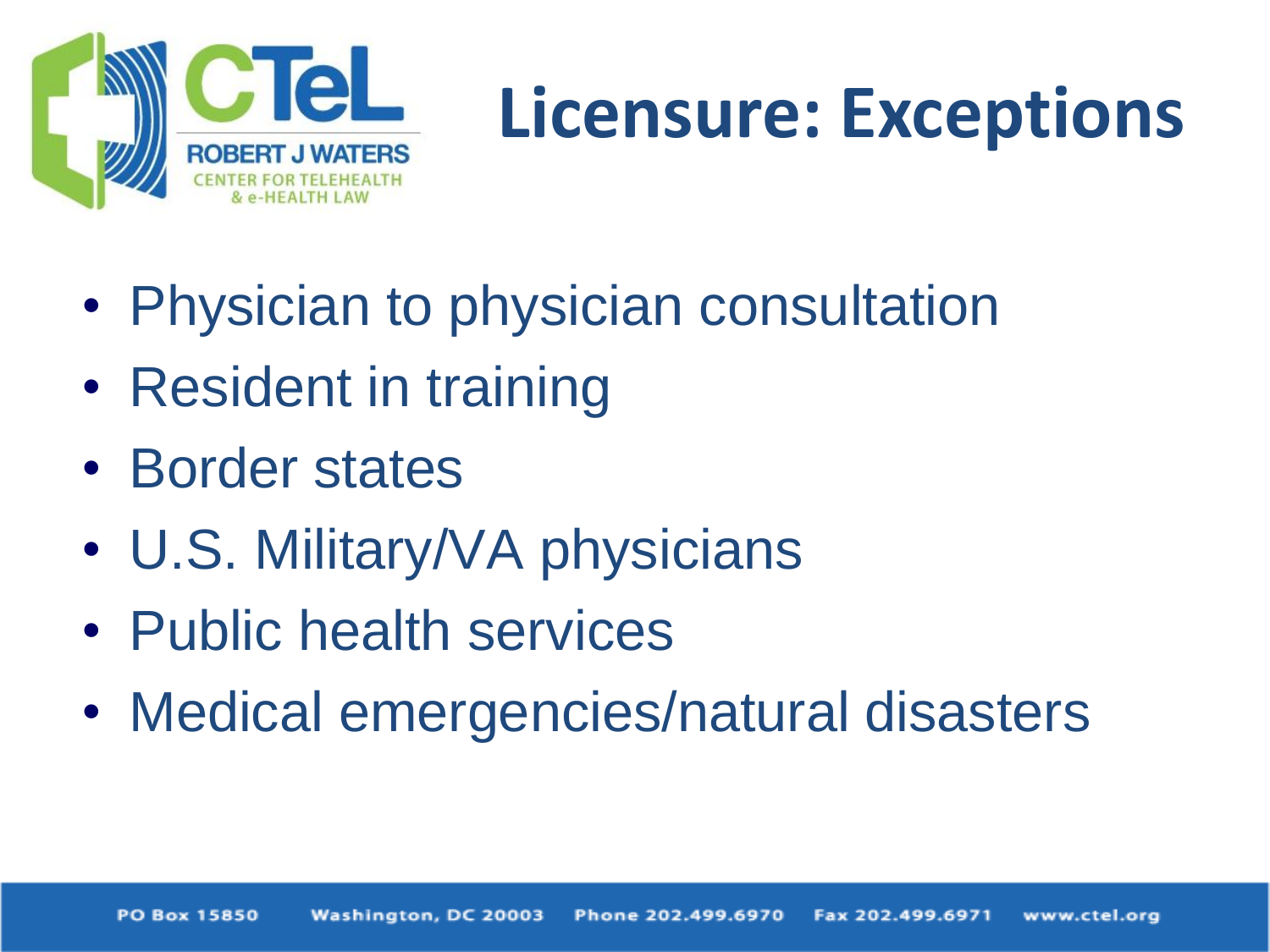

# **Licensure: Exceptions**

- "Infrequent" or "occasional" consultations permitted.
	- 28 states allow this exception
	- 5 states define "occasional" or "infrequent"
		- Delaware: fewer than six consults per year
		- New Mexico: no more than 10 patients per year
		- Wyoming: not more than seven days in any 52 week period.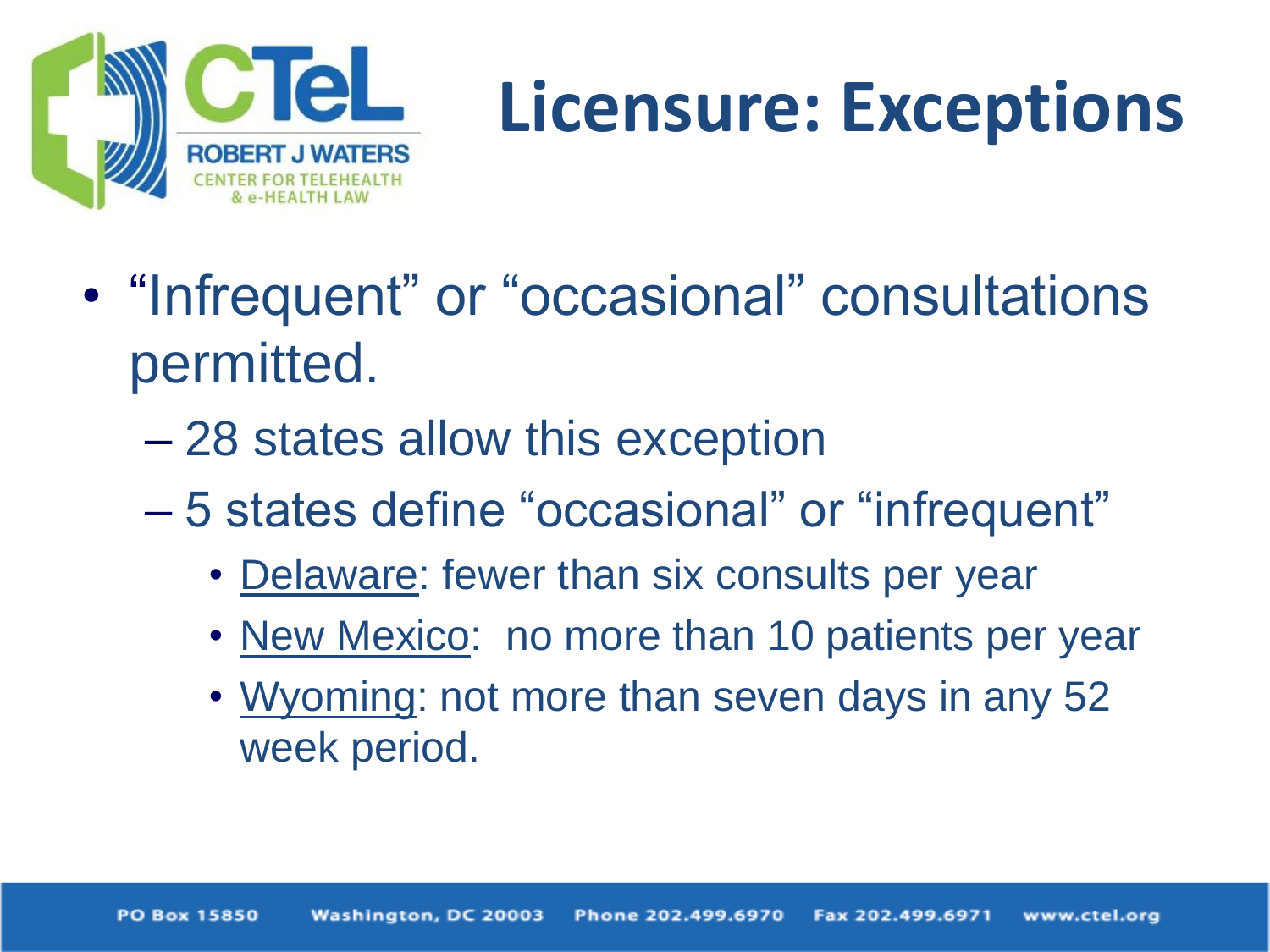

## **Special Telemedicine License Procedure/ Special Purpose License**

- 1. Alabama
- 2. Louisiana
- 3. Montana
- 4. Nevada
- 5. New Mexico
- 6. Ohio
- 7. Tennessee
- 8. Texas
- 9. Wyoming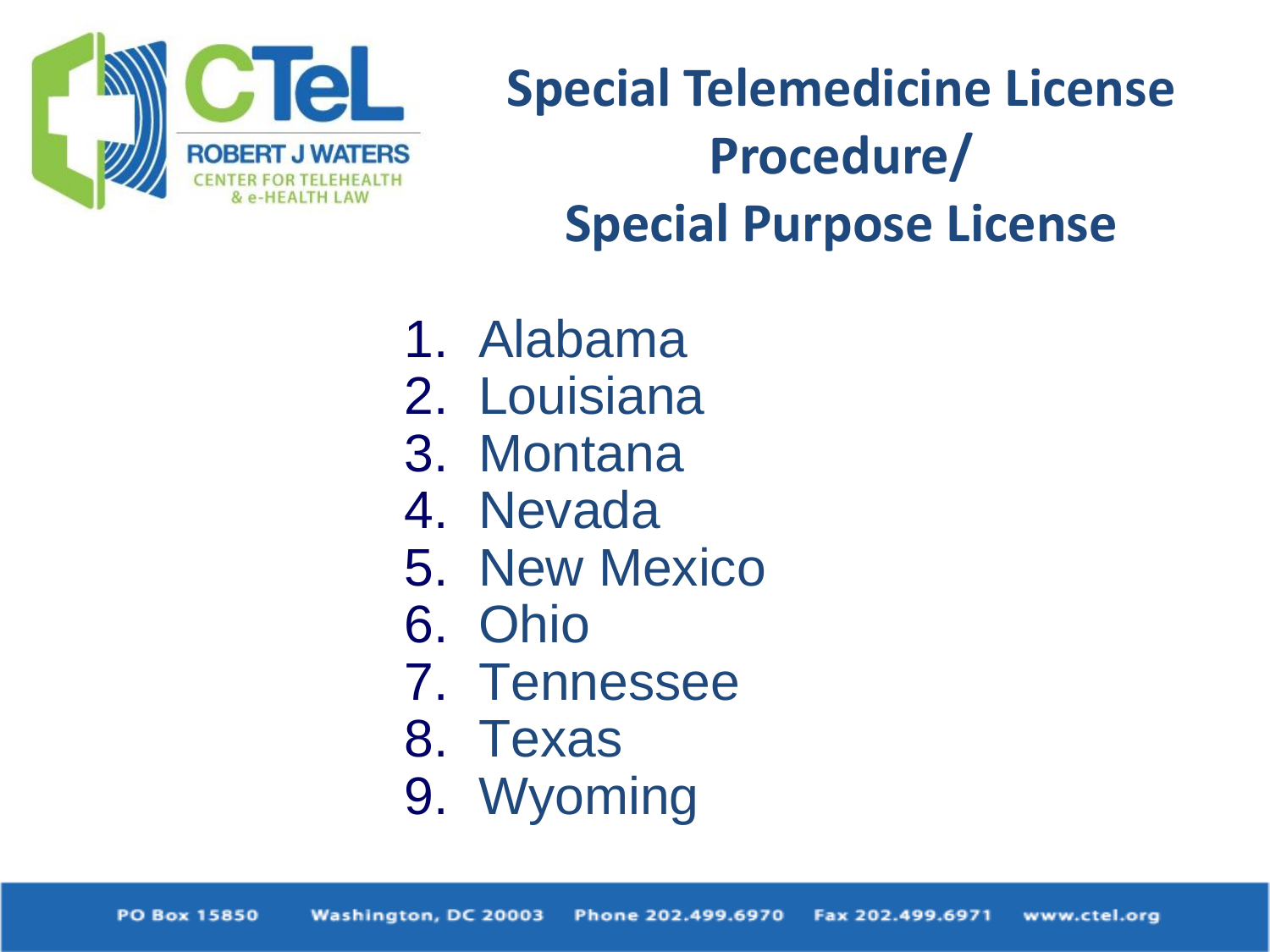

## **Special Telemedicine License Procedure/ Special Purpose License**

- May require other conditions for special license:
	- Maintain a full medical license in another state
	- No ethics violations
	- Must not have an in-state office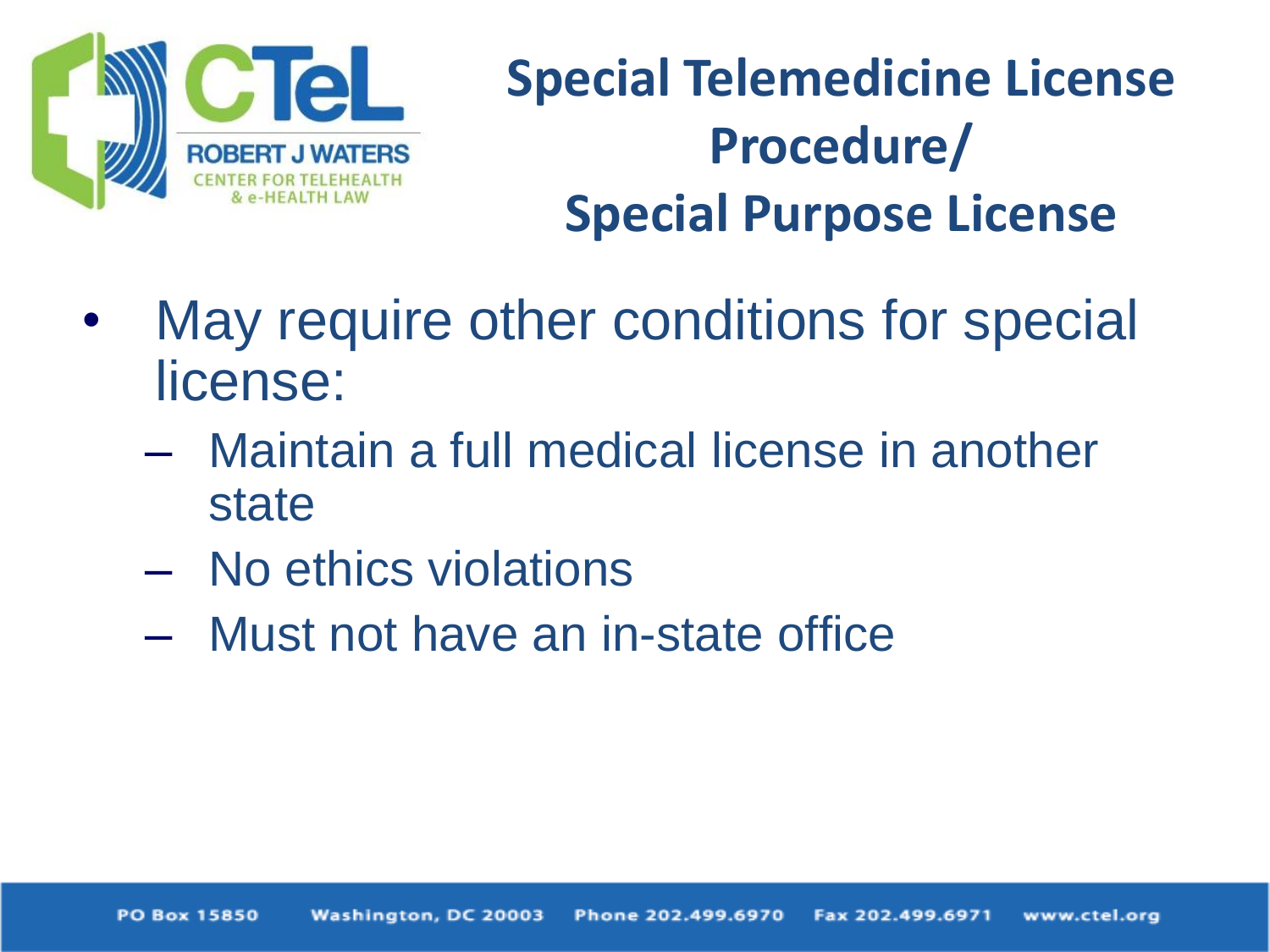

#### Consultation versus Practicing?

- Can the lines be blurred between consultation and practicing?
	- Is the relationship between the consulting practitioner and the primary practitioner at or near the same "level"?
	- Or is the consulting practitioner at a significantly different level than the primary practitioner?
- Can the lines be crossed so a consultation is actually practicing medicine without being properly licensed at the originating site?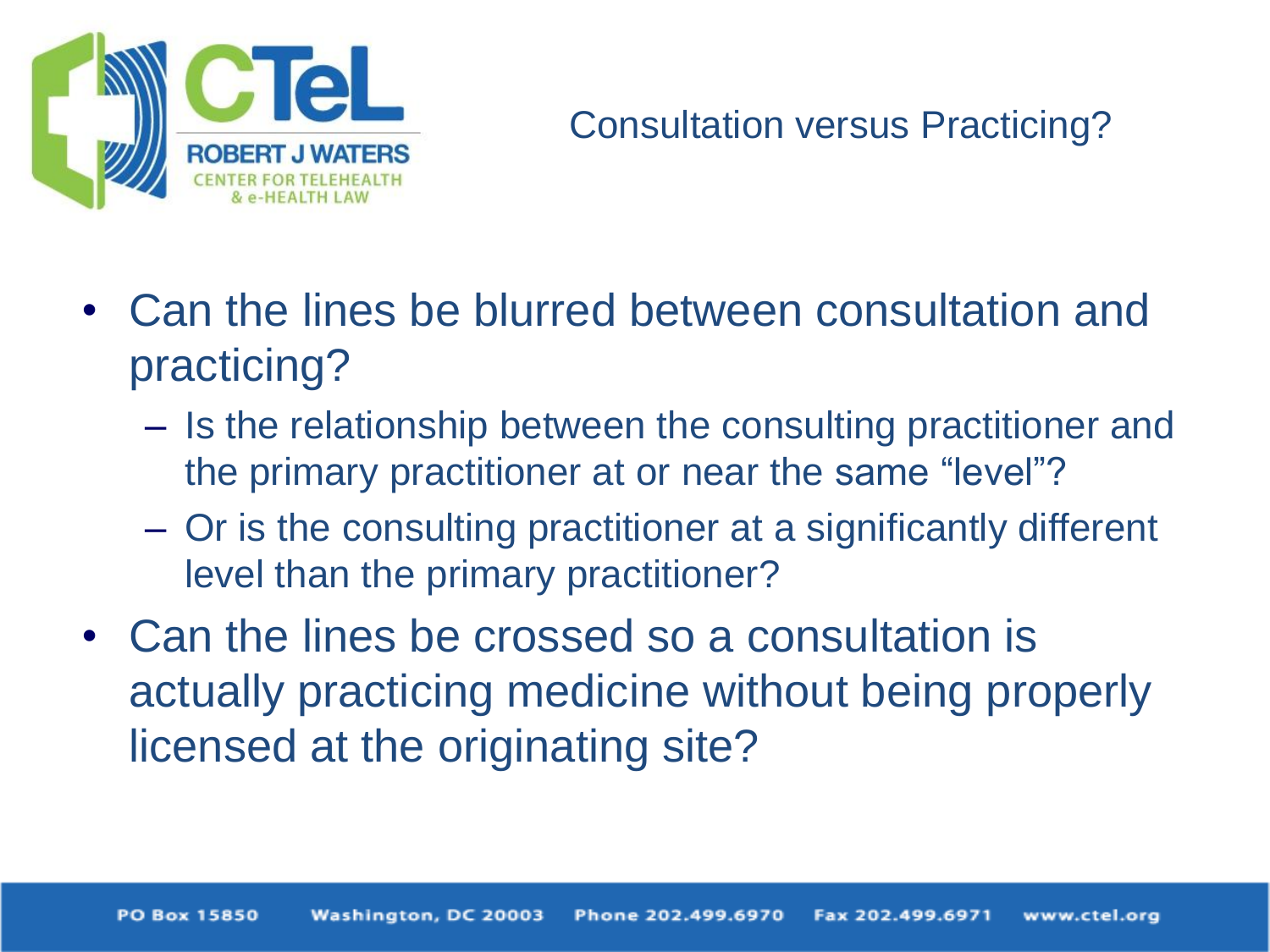

# **Need Licensure Information?**

[www.ctel.org](http://www.ctel.org/)

#### Physician Licensure

Healthcare professionals must obtain a medical license in the state where they wish to administer care. States are granted the right to regulate the practice of medicine in order to ensure that those administering care within the state's boundaries are fully competent.

For decades, the issue of licensure was simple, meaning that if a physician wished to practice medicine within a specific state, they would first need to seek medical licensure. However, with the onset of telehealth in the administration of care, these once clearly defined legal and regulatory lines have now become blurred because physicians can physically be in one state and simultaneously administer care to a patient in another state. As a result, once basic practices pertaining to physician licensure have become more complex. For more in-depth descriptions of state laws and licensure requirements. review the below map.

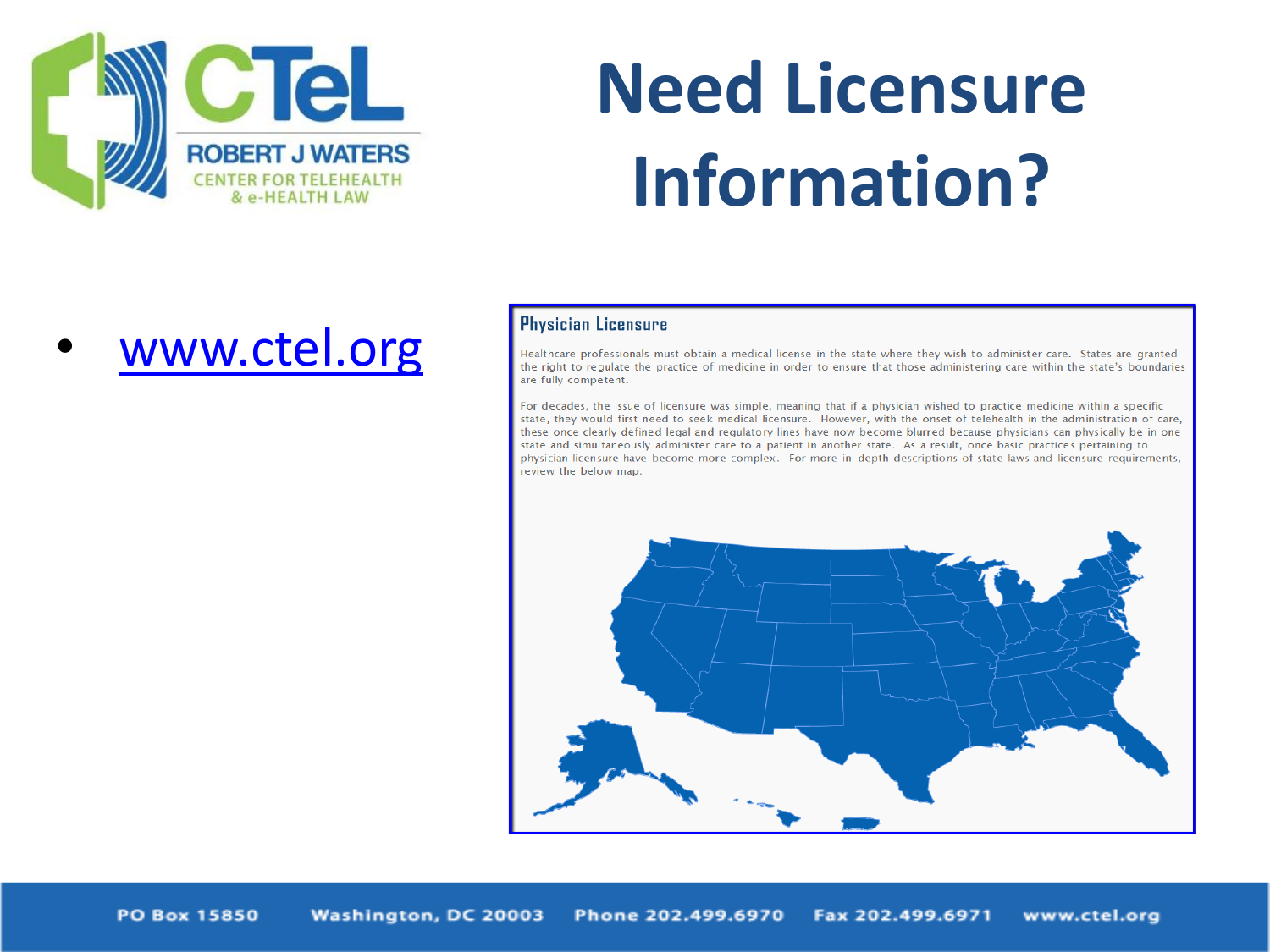

### Internet/Telemedicine Prescribing: Scope of Practice

- Prescribing statutes were written before the widespread use of telemedicine.
- 41 states require physical exam or a preexisting physician-patient relationship.
- Problem: Statutes use vague language.
	- Can a "face to face" or "in person" examination occur through telemedicine?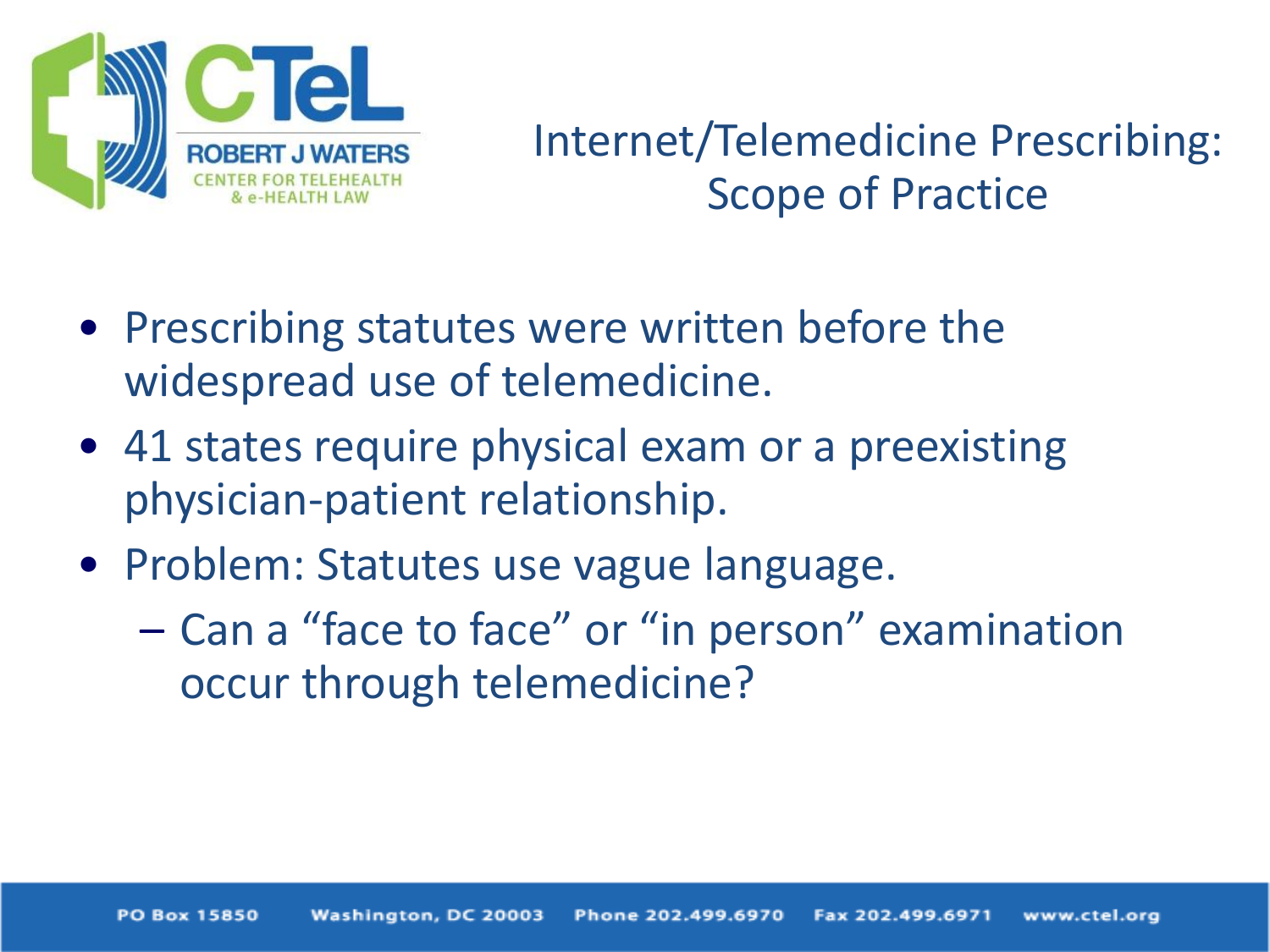

### Internet/Telemedicine Prescribing: Scope of Practice

- 13 states allow for the physical examination to take place electronically (administered differently)
	- California -Hawaii\*\*
	-
	- Maryland and a -Nevada
	-
	-
	-
	- Vermont
	- Kansas -Louisiana – New Mexico -North Carolina – Ohio -South Dakota – Texas -Virginia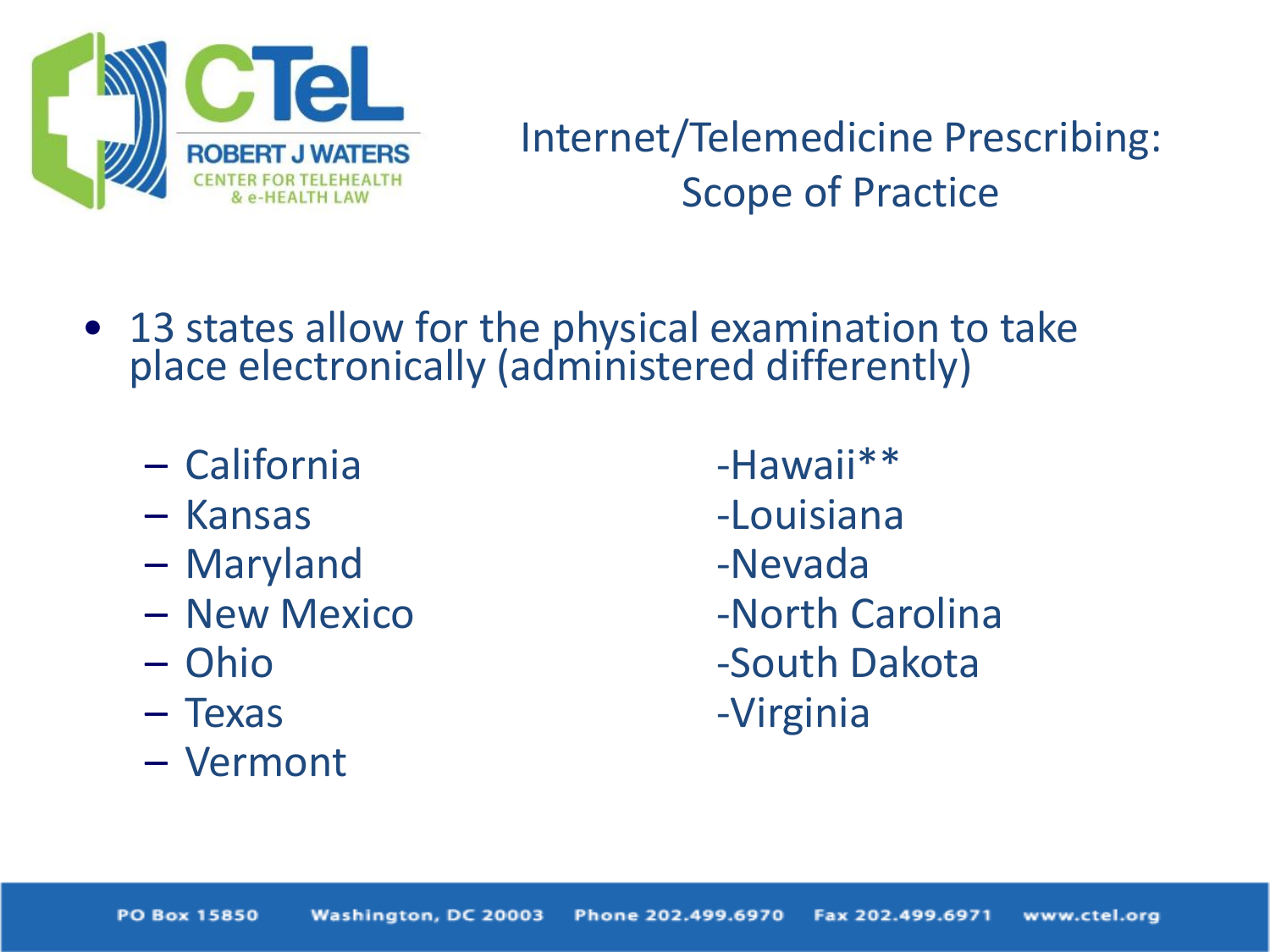

#### Internet/Telemedicine Prescribing: Scope of Practice

- 29 States require a Patient Medical History before prescribing.
- 17 States require physician to establish appropriate follow up medical care.
- 14 States allow for emergency prescribing.
- 30 States specifically prohibit medical questionnaires and/or patient supplied history as sole basis for prescription.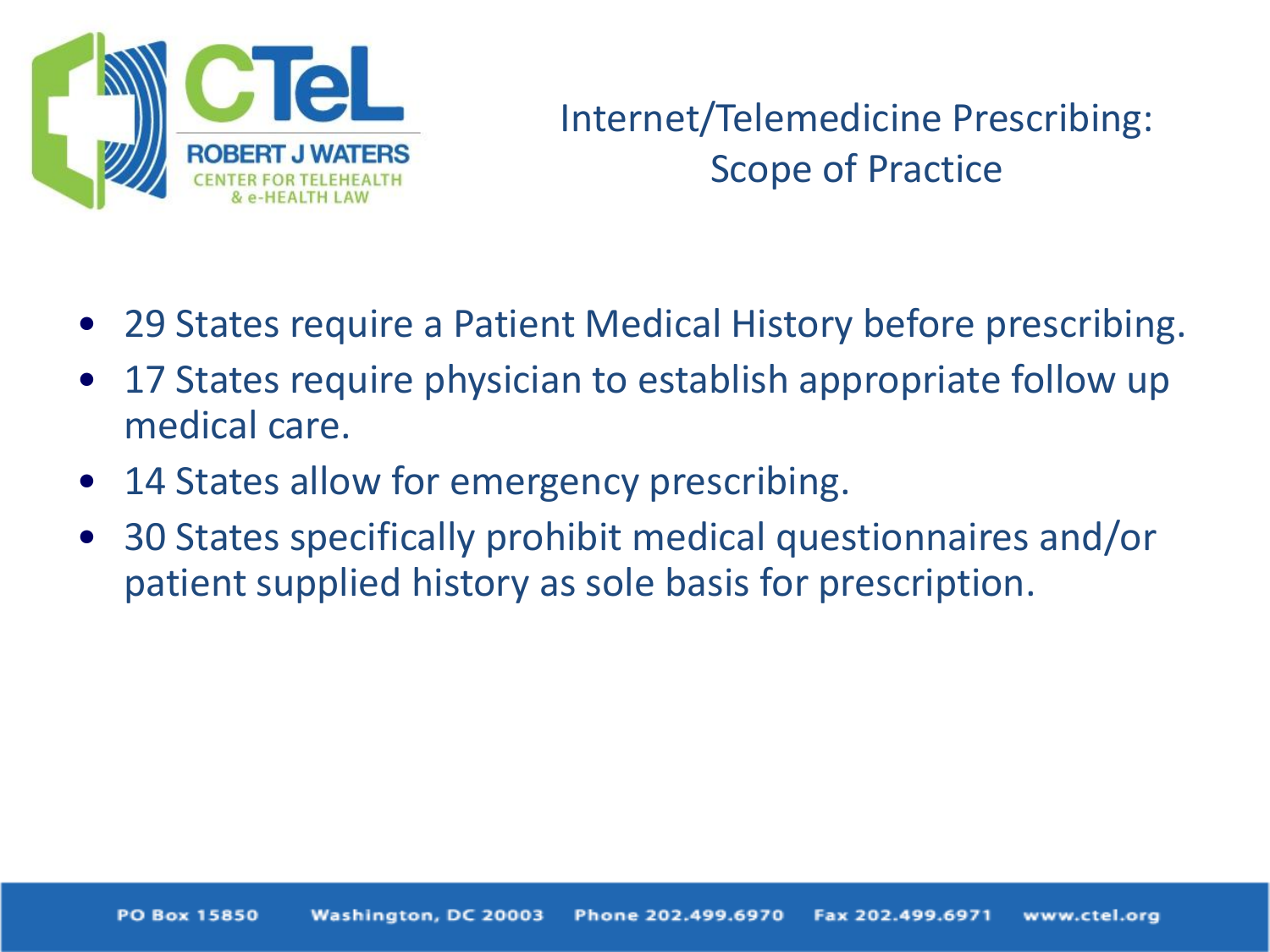

#### **The Telemedicine Community has Questions**

- "Can a physician see a patient for the *first time* over Skype, gchat, or OVOO and prescribe (non-controlled ) medication?"
- "If I can't do that then why are BIG insurance companies partnering with companies that have those models?"
- "You say I can't…the law says I can't…but BIG X Company is operating in Y state with no problems."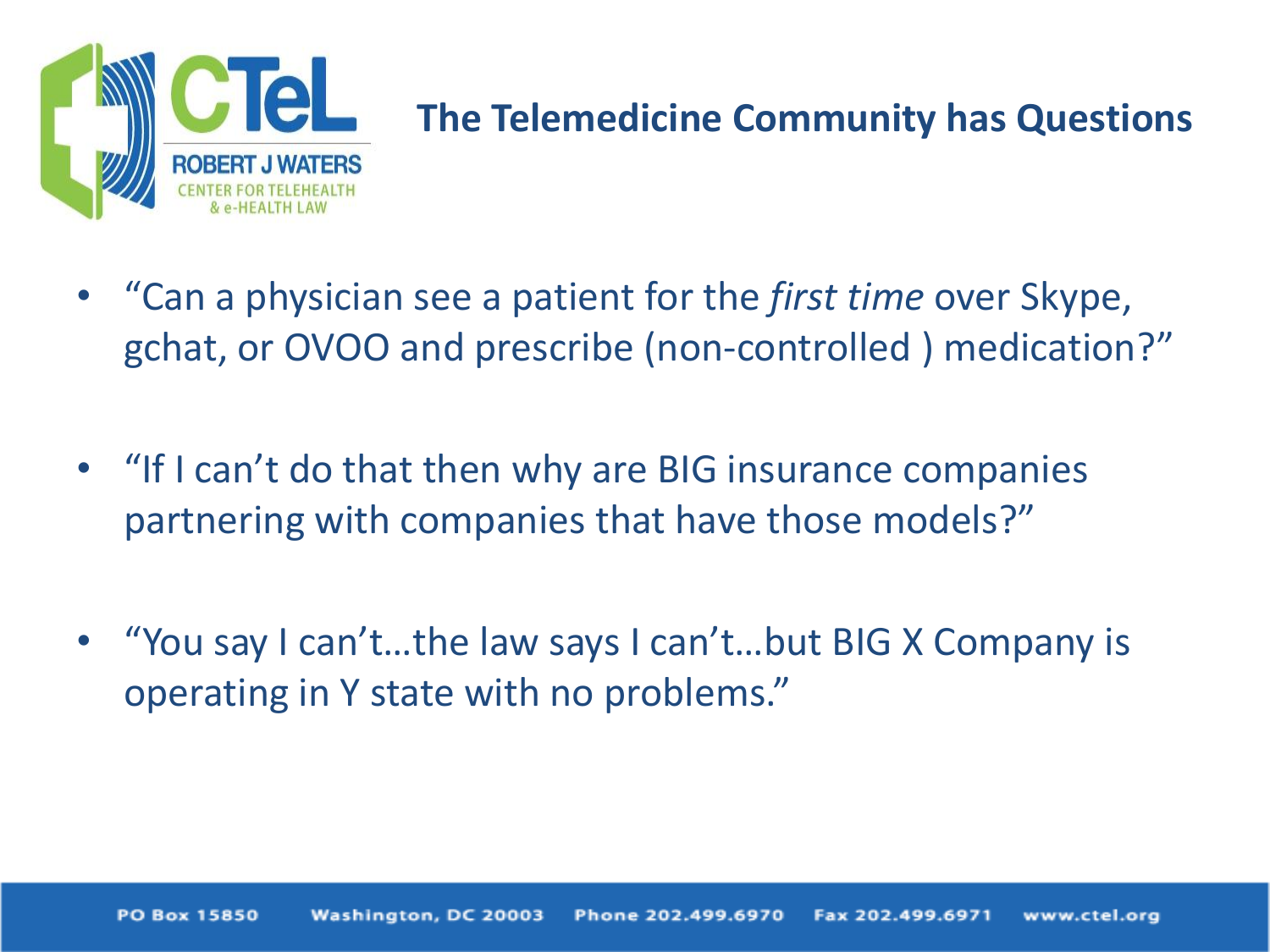

#### **How Is the Physician-Patient Relationship Established in Your State?**

How many states:

- Require in person or face-to-face exam?
- Allow that exam to be conducted through two way video (conforming to standard of care)?
- Allow that exam to be conducted through a telephone call? Through an email? Through an online portal?
- Allow the "on call" privileges to be assumed by a physician not designated by the primary care physician?
- Require the examination to take place at an "establishedmedical site."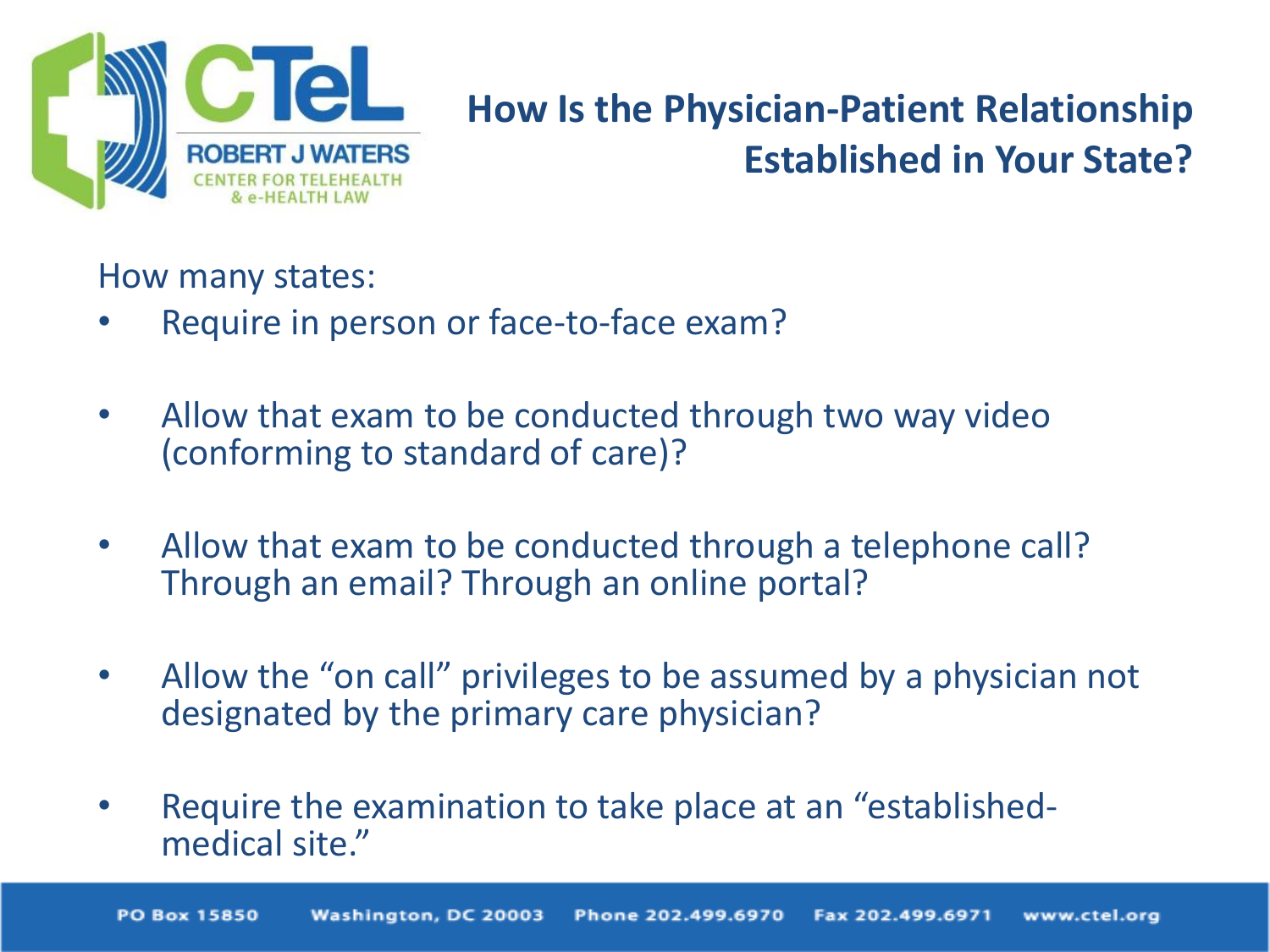

## **Confusion Reins**

- Statutes and regulations are not always clear to physicians – they are very confused.
- Why the confusion? Physicians see...
	- Provider companies using a telephone encounter
	- Companies joining with insurance companies
	- Providers in programs providing care directly to patients they never have met and not through normal "on-call"
	- People often read these developments in the news media and assume "it must be legal if XYZ is involved."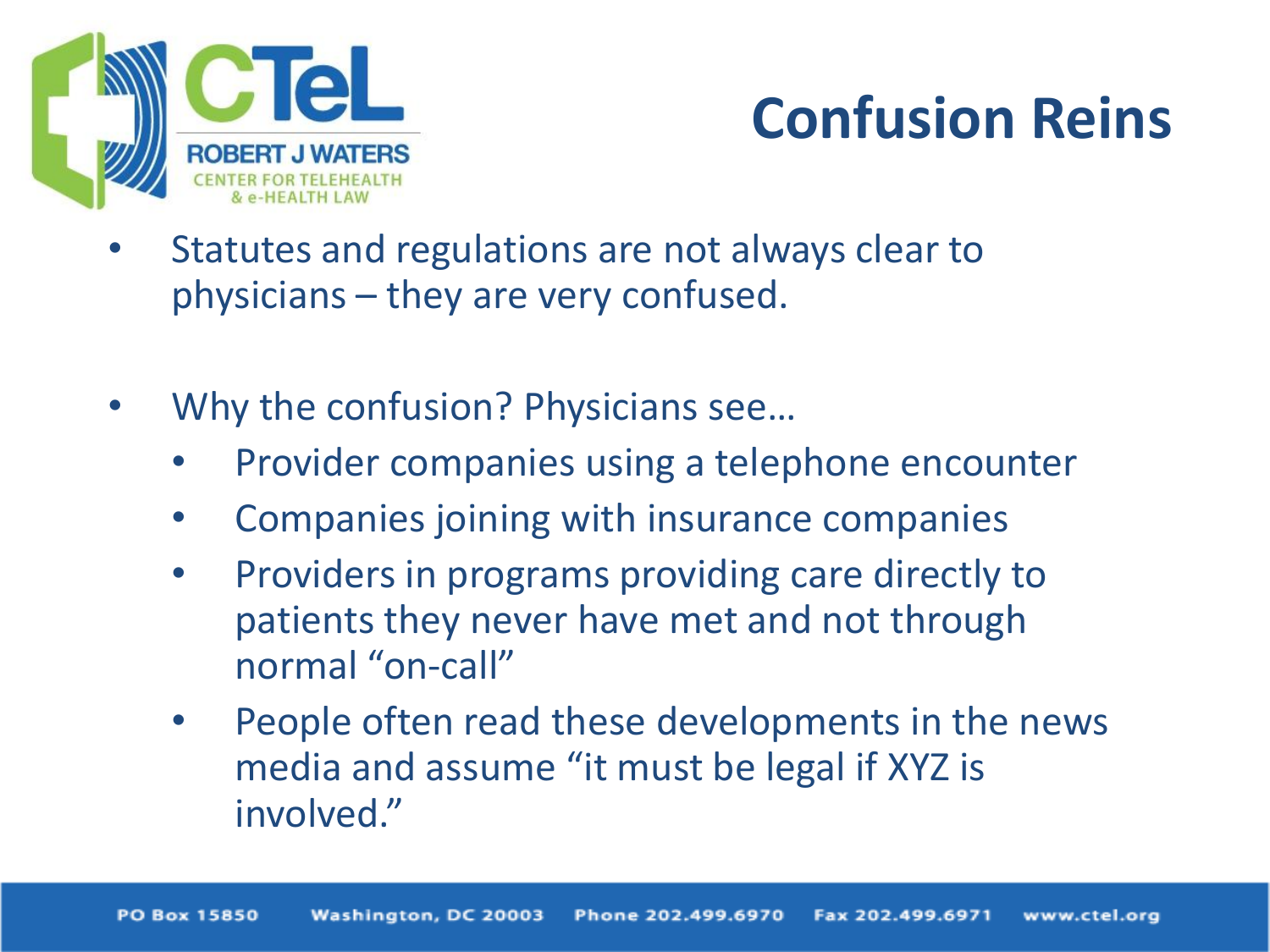

### Example #1: Program Operating in at Least One of Your States

Screen capture of established health system's use of "telemedicine" to NEW patients.

#### Help! For the past two days, I have to pee every five minutes...and it hurts.

#### 1. You Contact Us

You send us an email describing your symptoms.

#### 2. We Talk

Our doctor responds in a few min. You answer her detailed questions. It sounds like a UTI.

#### 3. Problem Solved

Our doctor prescribes an antibiotic and a medication that alleviates the burning. We call in a prescription and 10 minutes later you have what you need to get back on track.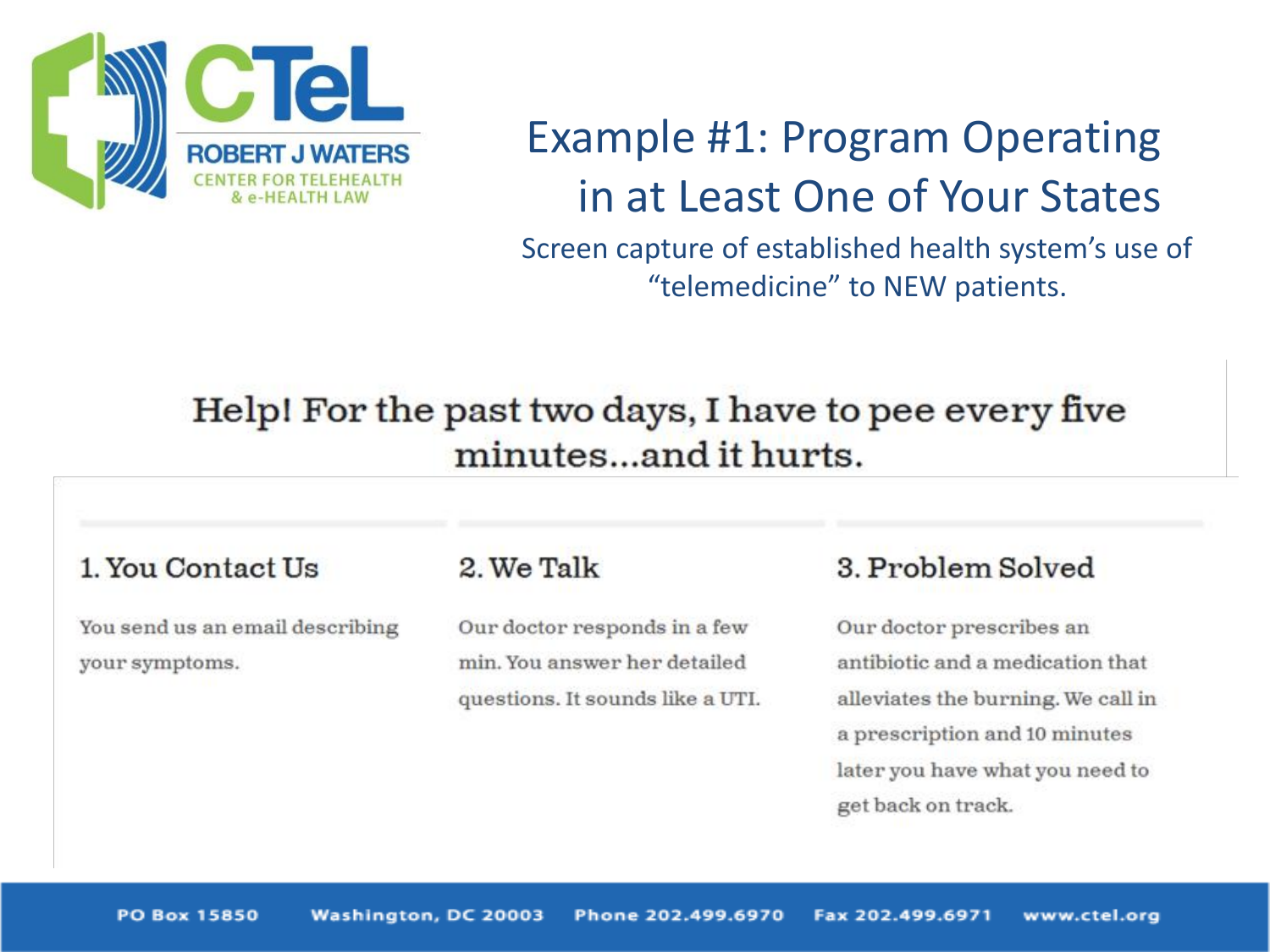

### Example #2: Program Operating in at Least One of Your States

Screen capture of well-known telemedicine company's services offered to NEW patients through "telemedicine".

| <b>Conditions We Treat</b>               |                                                                                                                                                                                             |                                                                                                                              |
|------------------------------------------|---------------------------------------------------------------------------------------------------------------------------------------------------------------------------------------------|------------------------------------------------------------------------------------------------------------------------------|
| What do you think you have?              | Symptoms                                                                                                                                                                                    | Conditions                                                                                                                   |
| <b>Bladder Infection</b>                 | • Pain or burning with urination<br>• Frequent urination<br>• Urgency                                                                                                                       | • Bladder Infection (UTI)                                                                                                    |
| <b>Breast Infection</b>                  | • Breast pain<br>• Tenderness<br>• Redness<br>$\bullet$ Warmth                                                                                                                              | • Breast Infection                                                                                                           |
| Chlamydia, Gonorrhea<br>& Trichomoniasis | • My partner told me I've been<br>exposed to an STI                                                                                                                                         | • Chlamydia Exposure<br>· Gonorrhea Exposure<br>· Trichomoniasis Exposure                                                    |
| Cold, Cough & Allergy                    | • Sore throat<br>• Runny nose<br>• Itchy eyes or nose<br>• Watery eyes<br>• Sneezing<br>• Stuffy or blocked nose, congestion<br>• Sinus pain and pressure<br>• Deep cough<br>• Hoarse voice | • Bronchitis<br>• Common Cold<br>• Laryngitis<br>• Sinus Infection<br>• Pet Allergies<br>• Pertussis<br>• Seasonal Allergies |